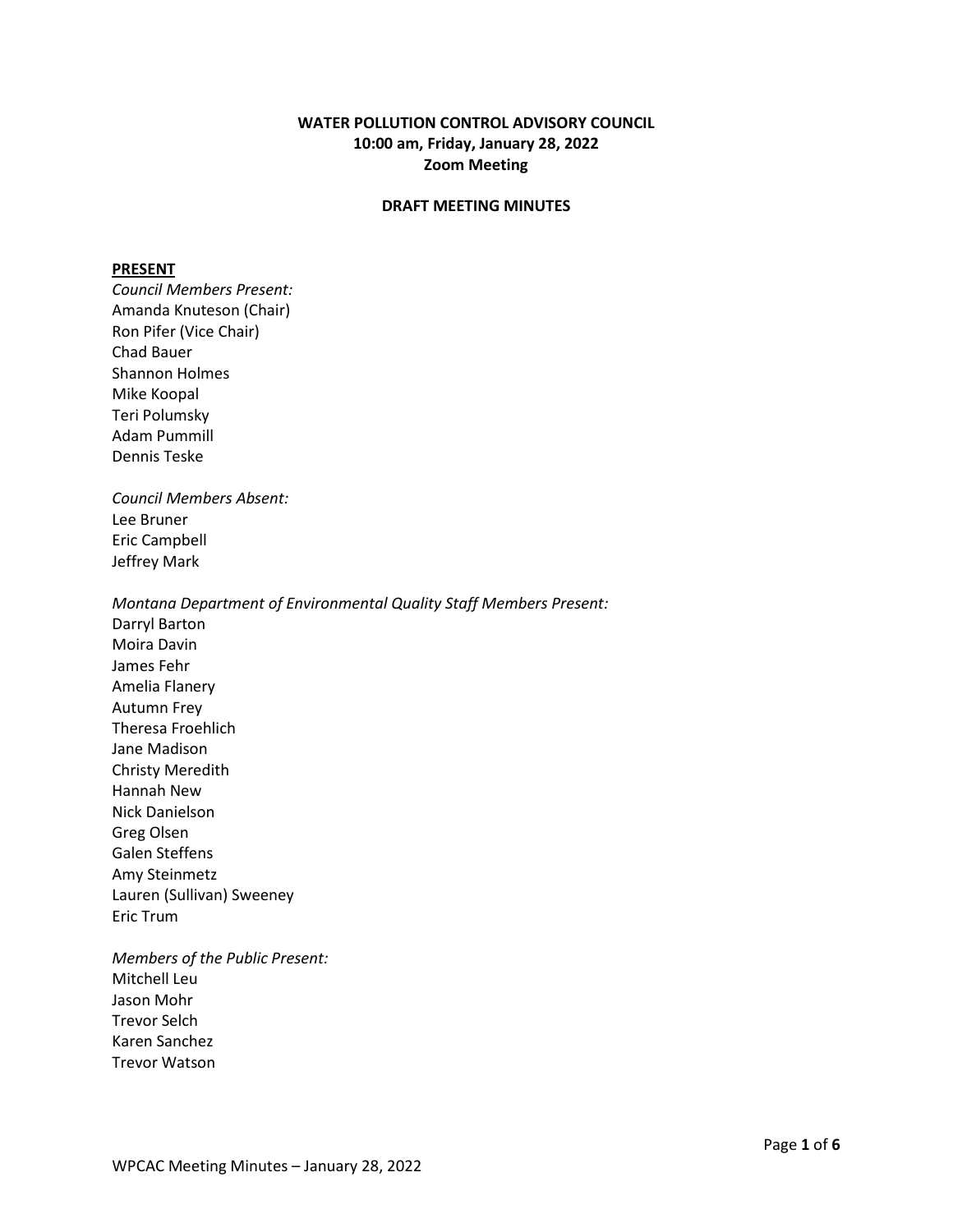# **CALL TO ORDER**

Chair Knuteson called the meeting to order.

### **APPROVAL OF AGENDA**

Teri Polumsky moved to accept the agenda, and Adam Pummill seconded the motion. All were in favor. Amanda Knuteson stated the agenda was approved.

# **APPROVAL OF MINUTES**

Teri Polumsky moved to accept the November 19, 2021, minutes, and Ron Pifer seconded the motion. All were in favor. Amanda Knuteson stated the minutes of November 19, 2021, were approved.

#### **BRIEFING ITEMS**

# **1. [Water Quality Division 101](https://deq.mt.gov/files/Water/WQInfo/Documents/WPCAC/January%2028%202022/WQD%20101.pdf) – Amy Steinmetz, DEQ Water Quality Division Administrator**

Amy Steinmetz introduced herself and encouraged everyone to ask questions, suggest ideas for presentations and fully engage in the Water Pollution Control Advisory Council. Amy gave a high-level overview of the Water Quality Division

DEQ's New Mission Statement: *To Champion a Healthy Environment for a Thriving Montana –* The department is held to a very specific regulatory structure under which we carry out our mission. There is the science and regulation aspect, and then roles of the advisory council members are just as critical as the DEQ employees.

Amy went over the DEQ's Organizational Chart.

Under Director Chris Dorrington:

- A. Deputy Director
	- 1. Enforcement Program
	- 2. Financial Services
	- 3. Human Resources
	- 4. IT
	- 5. Public Policy
- B. Air, Energy & Mining Division
	- 1. Air Quality
	- 2. Energy
	- 3. Mining
- C. Waste Management and Remediation Division
	- 1. Contaminated Site Cleanup
	- 2. Federal Superfund & Construction
	- 3. Waste, Underground Tank Management
- D. Water Quality Division
	- 1. Engineering
	- 2. Public Water Supply
	- 3. Water Protection
	- 4. Water Quality Planning
- E. Chief Legal Council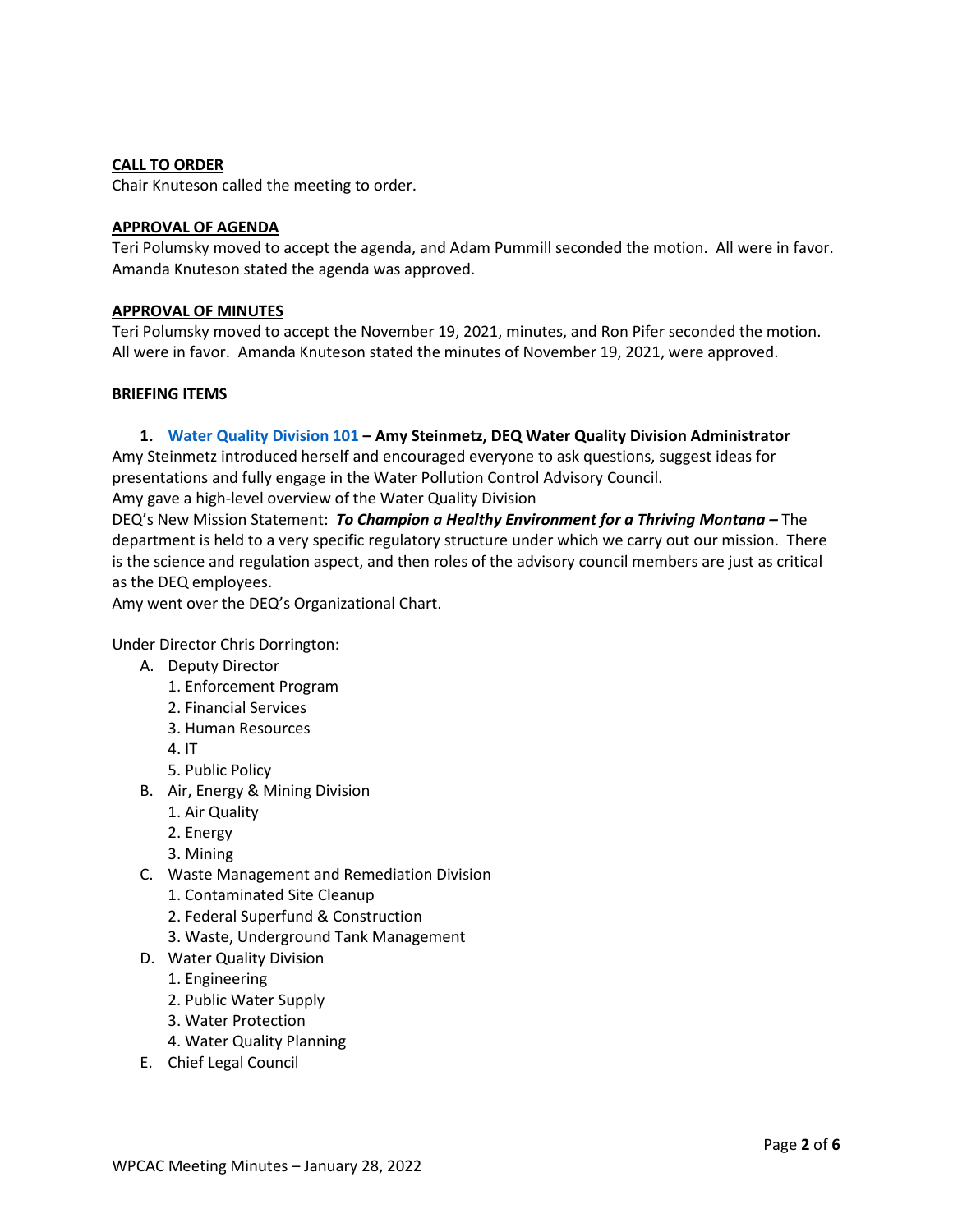Amy Steinmetz stated that the Water Quality Division Vision is *Clean Water from Peaks to Prairies for all Montanans.*

Water Quality Planning Bureau – The foundation of water quality in Montana.

- Water Quality Standards three main components.
	- a. Beneficial uses, such as recreation, aquatic life, drinking water, agriculture. DNRC is based on water QUANTITY, and DEQ is based on water QUALITY. Beneficial uses include, drinking, recreation, aquatic life, agricultural, industries.
	- b. Water quality criteria (Federal term) / DEQ water quality standards (numeric and narrative).
	- c. Nondegradation = protection of high-quality waters
	- d. Authority is under the Montana Water Quality Act (primacy under the Federal Clean Water Act) submit to EPA for review and approval.
- Monitoring and Assessment collect samples, write assessment methods, and conduct assessments
- Total Maximum Daily Loads (TMDL) where the source of pollution is coming from
- 319 program and nonpoint source protection/stream restoration; wetland protection

Water Protection Bureau – The defenders. This bureau makes sure that a point-source discharger will be protective of the beneficial uses by ensuring water quality standards are met.

- Permitting
	- a. Surface water
	- b. Ground water
	- c. 401 water quality certification State certification for any permit or license issued by a federal agency for an activity that may result in a discharge to state waters
	- d. 318 authorization temporary turbidity
- Technical assistance and wastewater system inspections
- Source water protection program reviews new public water systems that want to use a water supply.

Public Water Supply Bureau – The Human Health Champions.

- Monitoring and Reporting
- Field Inspections
- Operator Certifications (water and wastewater)

Authority under the Montana Public Water Supply Act (primacy under the Federal Safe Drinking Water Act)

Engineering Bureau – The Nuts and Bolts

- State Revolving Funds (SRF) DNRC administers the funds, DEQ reviews the engineering plans and specifications
	- a. Drinking Water State Revolving Funds Public water infrastructure
	- b. Clean Water Act Revolving Funds Wastewater infrastructure
- Public Water and Subdivision Review
	- a. Public Water and Wastewater (non-SRF) review
	- c. Subdivision application reviews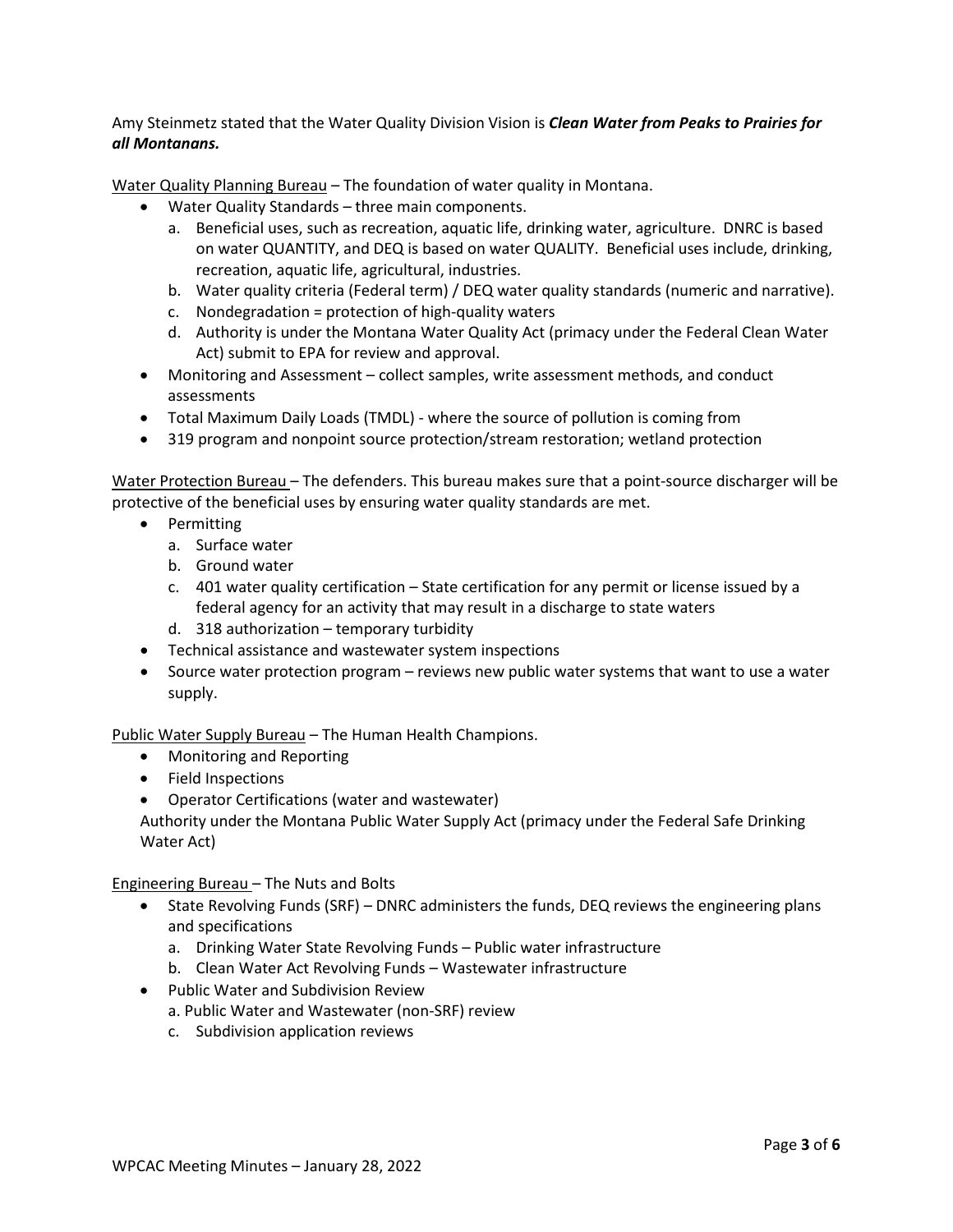The Division and the Department are focusing on good customer service, efficiency, outreach, using common sense approaches, being transparent, processes, how to use technology, accountable to public and the work we are doing, and reviewing regulations.

# Questions from the Council

Chair Knuteson requested that during the March meeting Amy highlight rules that transitioned from numeric-to-narrative, so that we can see living examples of those rules and how they are applied and enforced. Amy replied what could be helpful is talking about how the department has implemented, or are currently implementing, narrative standards.

Ron Pifer asked about the public comment timeframe in the Missoulian on switching from the numerical to narrative standards. Amy stated that there is a hearing on February  $8<sup>th</sup>$  on a framework rule that meets the requirements and the intent of SB358. DEQ is moving forward, under state law, and working on drafting rules to repeal our DEQ 12A (numeric nutrient standard) and lay out an instruction/road map for how to implement the narrative standard for Clean Water Act purposes or Montana Water Quality Act purposes. This will include permitting and an adaptive management program.

# **2. [Nonpoint Source Program Overview](https://deq.mt.gov/files/Water/WQInfo/Documents/WPCAC/January%2028%202022/WPCAC_NPS_1.pdf) – Eric Trum, Nonpoint Source Section Supervisor**

Eric Trum provided an overview of the Nonpoint Source Section and included highlights from three recent projects. Eric began the presentation with some basic definitions:

- Watershed a land area that drains to a specific point. Any changes will impact the water at some level.
- NPS Pollution definition a diffuse source of pollutants resulting from the activities of humans over a relatively large area, the effects of which normally must be addressed or controlled by a management or conservation practice. (ARM 17.30.702(18)).

Types of NPS Source Pollution: Nutrients, Metals (abandoned mines), Temperature, Sediment

- DEQ's Role and Authority
	- o Montana Constitution
	- o Federal Clean Water Act (CWA)
	- o Montana Water Quality Act (Title 75, chapters 5, MCA)
- Nonpoint Source Management Plan Goals **inform** citizens about NPS pollution, **identify** how NPS is being addressed, **describe** implementation, **articulate** strategies, programs, and resources.
- Overview of DEQ planning process
	- 1. Develop WQ Standards
	- **2.** Monitor WQ
	- **3.** Assess WQ
	- **4.** Identify Sources of Pollution
	- **5.** Develop Total Maximum Daily Loads (TMDLs) -
	- **6.** Support WQ Improvements
- Project examples:
	- a. Ninemile Creek
	- b. Ruby River
	- c. Flathead Septics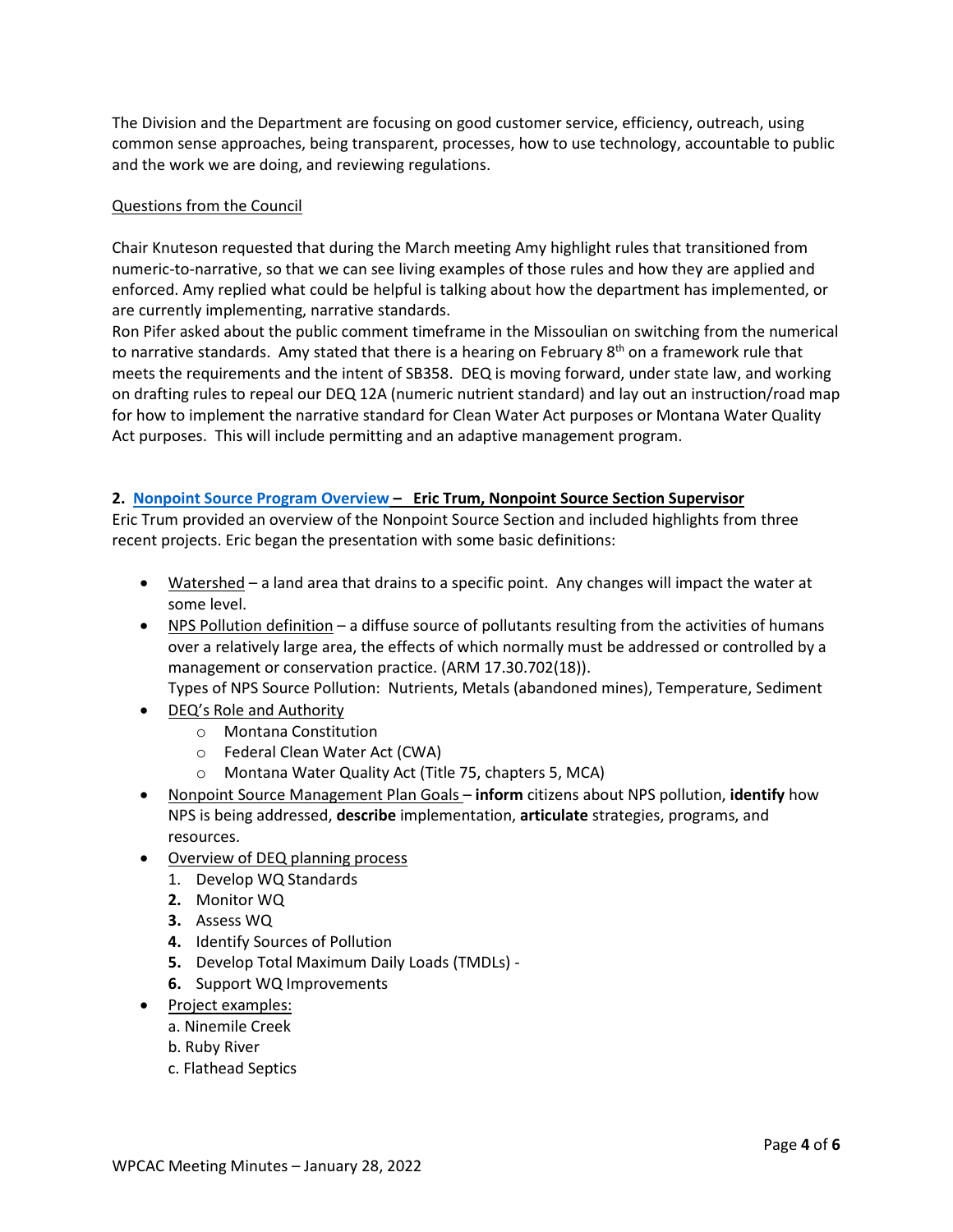- Education and Outreach [http://livingonthebank.org](http://livingonthebank.org/)
- Monitoring Effectiveness measure effectiveness through load reductions, riparian mapping, effectiveness reviews, success stories.

# Questions from the Council

Ron Pifer asked, in terms of your sampling program around the state, are you taking total nitrogen and total phosphorus readings for nonpoint source contribution from Forest Service activities and ranching activities, and are you doing it before and after restoration projects? Eric responded yes. He added that what is difficult with NPS pollution is it is widespread, and it is the accumulated effect that is contributing to impairment. Consequently, it is often difficult to measure in-stream water quality changes as a result of these projects. The department is using some models and are moving forward testing some of the models to see how they are contributing to in-stream water quality changes. It is difficult to attribute significant changes within water chemistry to discrete nonpoint source pollution projects. Lower Gallatin will be one of the next focus watershed projects. They work with farmers and ranchers and offer various recommendations, and work to enforce a buffer to keep livestock out of the stream channel (fencing).

Shannon Holmes asked, does DEQ have adequate resources to properly manage nonpoint source dischargers? Eric responded that it is difficult to attribute to specific projects sites. TMDL's provide broad sources, and resources include all the other agencies that are involved, and he would never turn down more resources. Money and landowner commitment to these projects are two limiting factors for addressing NPS through a voluntary approach.

Shannon Holmes made the following statement. I feel obligated representing the public works directors and point source dischargers in Montana that this NPS has been brought to the forefront of this adaptive management plan process as a result of SB 358. As a member of the nutrient work group (NWG) I feel that DEQ is putting all the pressure on point source dischargers to have used our resources to address stream quality issues that our point source dischargers are in. You are putting us in a position where we, due to the no regulatory authority by DEQ for NPS for point source dischargers to establish relationships with NPS upstream of our point source discharge and potentially even use funding from the point source dischargers. In this case Livingston, to do stream improvement projects upstream of Livingston if indeed it will be cheaper than adding more mechanical equipment to reduce nitrogen and phosphorus. So, I welcome a further discussion in this, and I'm not sure if it is the purview of WPCAC to make a request that DEQ gets more resources, financially and staffing to look at NPS but I certainly welcome a further discussion on the NPS relationship with NPS and their obligation to improving stream quality in Montana. I can tell you that Livingston residents hold the Yellowstone in very high regard, we want to be stewards of the river. We just did a 19 million dollar project in 2017 and as a result of being good stewards of the river, we are over 190% of the target rate for sewer charges for our residents. So, there is a cost associated with improving stream quality. I don't think it is fair that city or discharge customers need to foot that whole bill. I appreciate everybody letting me voice that and I hope you understand where I am coming from. We as point sources, we have invested millions and millions of dollars into improving stream quality and we are very proud to continue to do that but at some point the NPS dischargers need to be part of the discussion on how we solve those problems. Eric responded that the NWG is working through many of these issues currently, and stated much of this is the framework of the Clean Water Act and how it laid out the distinction between point source and really put a lot of the onus there. Eric mentioned the nutrient trading policy that Montana has as well.